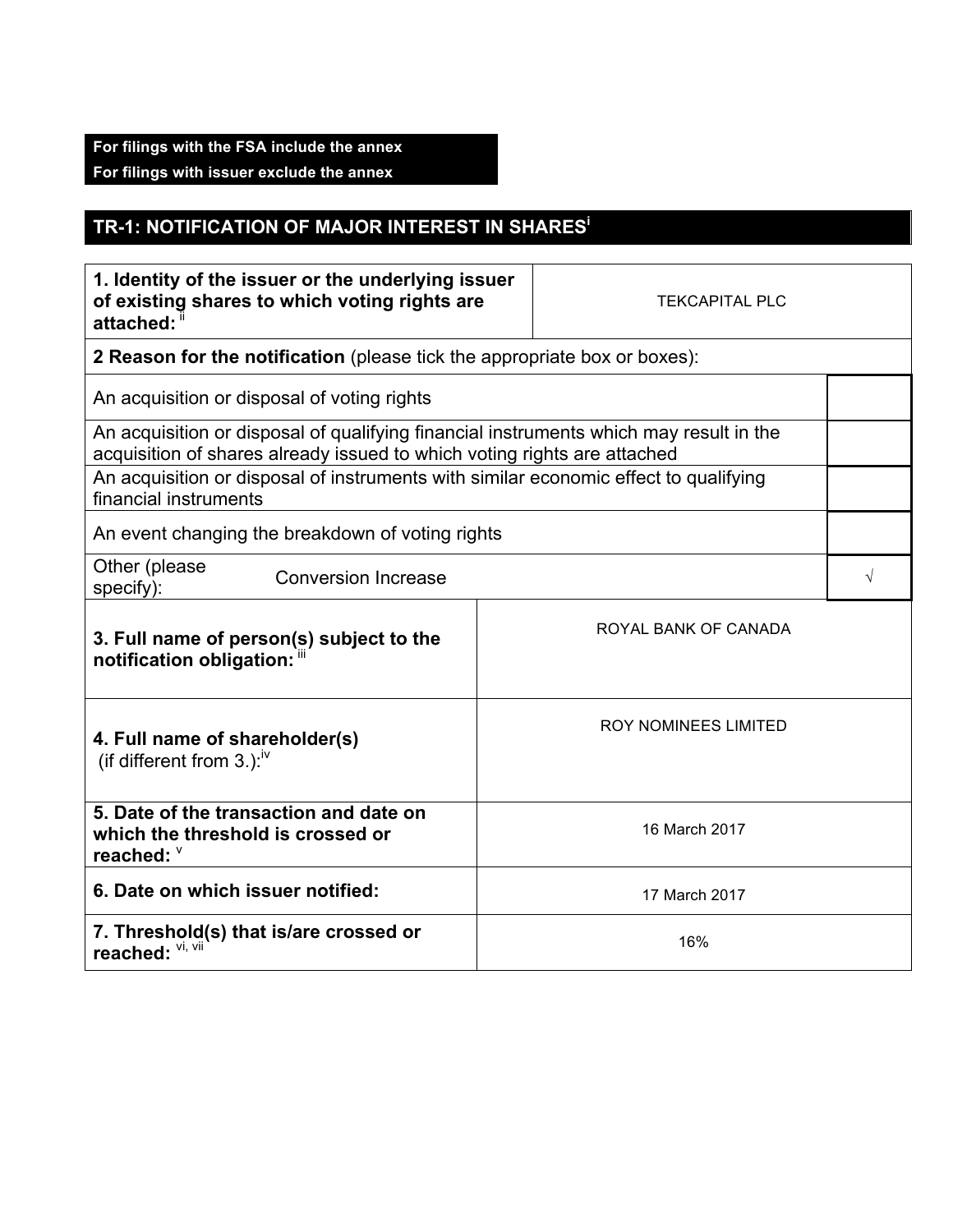| 8. Notified details:                             |                                                               |                         |                                                                 |                      |                                                      |               |                 |
|--------------------------------------------------|---------------------------------------------------------------|-------------------------|-----------------------------------------------------------------|----------------------|------------------------------------------------------|---------------|-----------------|
| A: Voting rights attached to shares Vili, ix     |                                                               |                         |                                                                 |                      |                                                      |               |                 |
| Class/type of<br>shares                          | <b>Situation previous</b><br>to the triggering<br>transaction |                         |                                                                 |                      | Resulting situation after the triggering transaction |               |                 |
| if possible using<br>the ISIN CODE<br>оf         | <b>Number</b>                                                 | <b>Number</b><br>οf     | <b>Number of voting</b><br><b>Number</b><br>of shares<br>rights |                      | % of voting rights <sup>x</sup>                      |               |                 |
|                                                  | <b>Shares</b>                                                 | Voting<br><b>Rights</b> | <b>Direct</b>                                                   | Direct <sup>xi</sup> | Indirect <sup>xii</sup>                              | <b>Direct</b> | <b>Indirect</b> |
| <b>ORDINARY</b><br><b>SHARES</b><br>GB00BKXGY798 | 6,000,000                                                     | 6,000,000               | 7,227,300                                                       | <b>NIL</b>           | 7,227,300                                            |               | 16.94%          |

| <b>B: Qualifying Financial Instruments</b>           |                                               |                                           |                                                                                                           |                       |  |
|------------------------------------------------------|-----------------------------------------------|-------------------------------------------|-----------------------------------------------------------------------------------------------------------|-----------------------|--|
| Resulting situation after the triggering transaction |                                               |                                           |                                                                                                           |                       |  |
| <b>Type of financial</b><br>instrument               | <b>Expiration</b><br>$date^{\overline{x}iii}$ | Exercise/<br><b>Conversion Period Xiv</b> | <b>Number of voting</b><br>rights that may be<br>acquired if the<br>instrument is<br>exercised/converted. | % of voting<br>rights |  |
|                                                      |                                               |                                           |                                                                                                           |                       |  |

**C: Financial Instruments with similar economic effect to Qualifying Financial Instruments**  xv, xvi

**Resulting situation after the triggering transaction**

| <b>Type of financial</b><br><b>instrument</b> | <b>Exercise</b><br>price | <b>Expiration</b><br>date <sup>xvii</sup> | Exercise/<br><b>Conversion</b><br>period <sup>xviii</sup> | <b>Number of voting rights</b><br>instrument refers to | % of voting rights $\overline{x}$ xix,<br>XX |              |
|-----------------------------------------------|--------------------------|-------------------------------------------|-----------------------------------------------------------|--------------------------------------------------------|----------------------------------------------|--------------|
|                                               |                          |                                           |                                                           |                                                        | <b>Nominal</b>                               | <b>Delta</b> |
|                                               |                          |                                           |                                                           |                                                        |                                              |              |

| Total (A+B+C)                                                    |                                    |  |  |  |
|------------------------------------------------------------------|------------------------------------|--|--|--|
| <b>Number of voting rights</b>                                   | <b>Percentage of voting rights</b> |  |  |  |
| 7,227,300 ordinary shares                                        | 16.94%                             |  |  |  |
| Figures are based on total number of voting rights<br>42,654,707 |                                    |  |  |  |